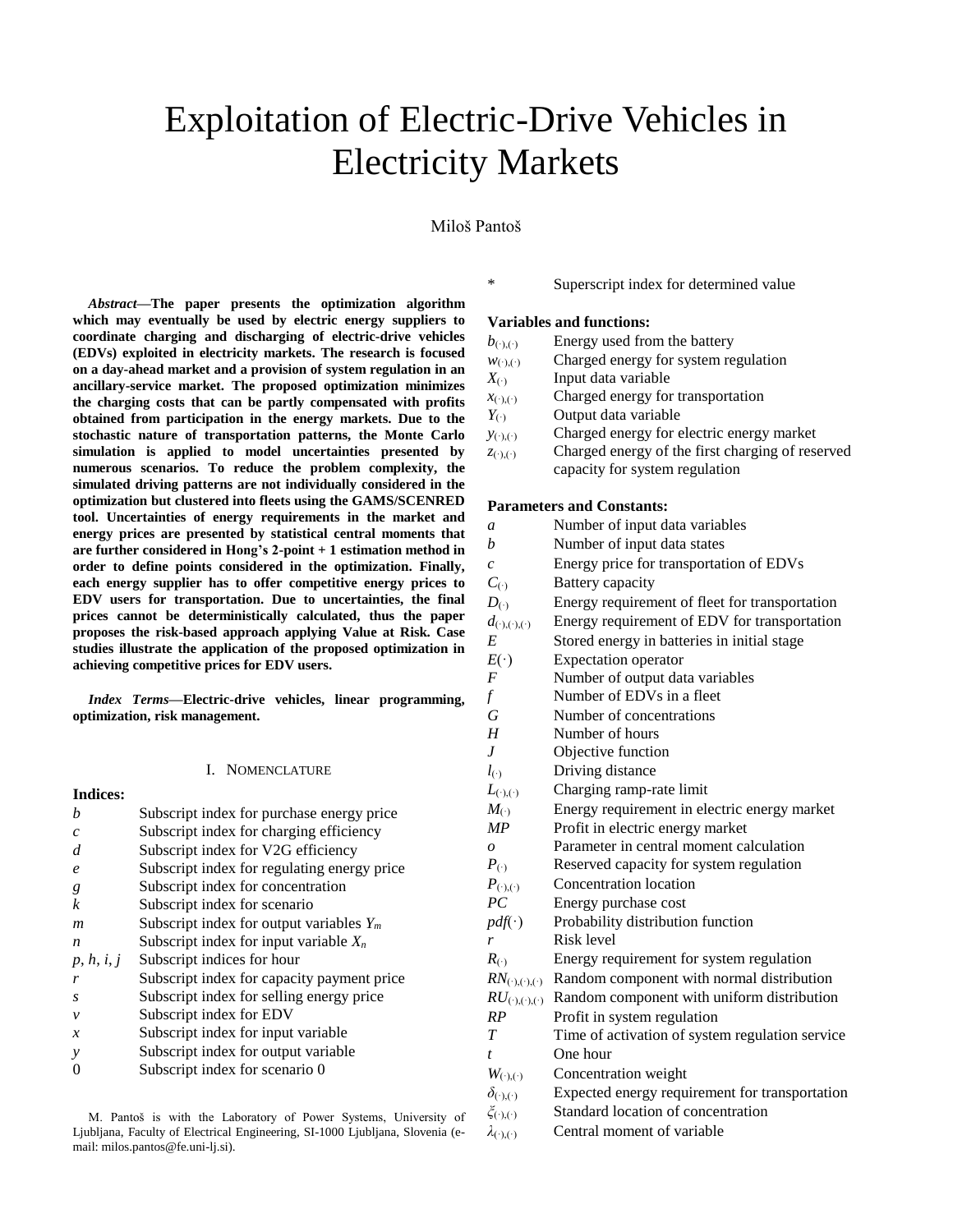- $\mu_{(\cdot),(\cdot)}$  Variable mean
- *η*(·) Energy conversion efficiency
- $\rho_{(\cdot),(\cdot)}$  Energy price
- $\sigma$ <sub>(·),(·)</sub> Variable standard deviation
- *Φ* Set of estimation points obtained by HM method

## **Matrices and vectors:**

- **D** Vector of energy requirements for transportation
- **L** Vector of concentration locations
- **M** Vector of energy requirements in energy market
- **R** Vector of energy requirements for system regulation
- **W** Vector of concentration weights
- **X** Vector of input variables
- **ρ** Vector of electric energy prices

## **Abbreviations:**

| <b>CDF</b>  | Cumulative distribution function      |
|-------------|---------------------------------------|
| <b>EDV</b>  | Electric-drive vehicle                |
| <b>EDVO</b> | Electric-drive-vehicle operator       |
| HM          | Hong's 2-point $+1$ estimation method |
| LP          | Linear programming, linear program    |
| MC          | Monte Carlo                           |
| <b>PDF</b>  | Probability distribution function     |
| <b>PE</b>   | Point estimation, point estimate      |
| VaR         | Value at Risk                         |
| V2G         | Vehicle to grid                       |

# II. INTRODUCTION

TECHNOLOGICAL improvements in battery<br>
manufacturing, higher environmental awareness and high manufacturing, higher environmental awareness and high liquid fuel prices have brought into practical use electric-drive vehicles (EDVs), which requires a proper expansion of electric power grids as well as an upgrade of information and communication technology infrastructure. EDVs available in the market are powered by batteries, fuel cells or hybrid drive trains. Usually they enable electric energy storage and if equipped with appropriate connections, they also enable the supply of vehicle-to-grid (V2G) power to the network.

From the present perspective of the power-system, EDVs are passive elements, i.e. batteries that have to be charged after transportation, when they are parked. Since EDVs are still not a widespread solution in transportation, they are observed and controlled as individual units without coordinated charging. In the near future, the increasing number of EDVs will require the establishment of electric-drive-vehicle operators (EDVOs), responsible for ensuring the reliable operation, maintenance, and planning of the entire EDV infrastructure.

In the deregulated environment, EDVOs as regulated utilities will not participate in electric energy retailing. EDVs will present a business opportunity for electric energy suppliers, since available battery capacities of EDVs could be efficiently exploited in electricity markets. The main idea is to charge EDVs when energy prices are low and sell the energy back to the network when the prices are high, i.e. bidding of V2G electric energy in the market is similar to the bidding of energy produced by pumped-storage hydro power plants. Energy providers are motivated to exploit EDV batteries in the markets for several reasons: (i) extra profits, (ii) affordable lower energy prices for EDV users for transportation due to possible compensation of charging costs with extra profits, (iii) a competitive position among energy providers due to lower prices for EDV users, (iv) a stable portfolio due to satisfied consumers, i.e. EDV users. EDV users are motivated for allowing the battery exploitation due to lower prices for the energy required for transportation.

As reported in [1], [2], classical trading of V2G electric energy might not result in satisfactory revenues due to the low spreads between purchase and selling prices, high energyconversion losses, etc. However, EDVs can serve as a fastresponse capacity reserve in case of an unbalanced power system resulting from generation outages as addressed in [1]- [4]. In addition, EDVs can provide regulating power as an ancillary service in case of deviations from production or consumption plans, [5], [6]. When EDVs are paid for capacity reserve and for energy supplied to the grid due to regulation and system balancing, the revenues might be higher, making EDVs economically more attractive and investments into them economically justified. Finally, a better utilization of renewable energy sources is possible with intelligent charging of EDVs, [5], [6], resulting in lower  $CO<sub>2</sub>$  emissions.

Literature has long recognized the role of EDVs in energy markets, [1]-[6], and in provision of V2G power for different purposes [7], [8], e.g. frequency regulation, [9]-[11], unit commitment, [12], activation in virtual power plants [13] etc..

The closest references to the research presented in this paper are [1]-[4] since they address the opportunities of EDVs in the energy markets and the charging optimization with cost minimization. In [1], the provision of V2G power in the market is assessed with the conclusion that EDVs are not technically and economically appropriate for the base load provision, but can provide quick responses to balance load fluctuations. Reference [2] expands the research and suggests reconciling the complementary needs of EDV users and power system operators. V2G power could stabilize wind power by power injections and power storage. These two references provide some techno-economic calculations; give incentives for the research presented in this paper, but do not address the charging optimization. References [3], [4] provide a comprehensive overview of electricity markets, prices, EDVs and driving patterns. In Section III, the charging optimization with cost minimization is addressed applying the LP formulation. The proposed optimization does not take into account the stochastic nature of input data, e.g. energy prices, thus it is performed by deterministic methods under the assumption of perfect forecasts.

The main purpose of the paper is to present the advantages of EDV exploitation in the energy markets by energy suppliers that have to offer competitive energy prices to EDV users for transportation. Several uncertainties call for this problem to be addressed using the stochastic approach. The necessity of this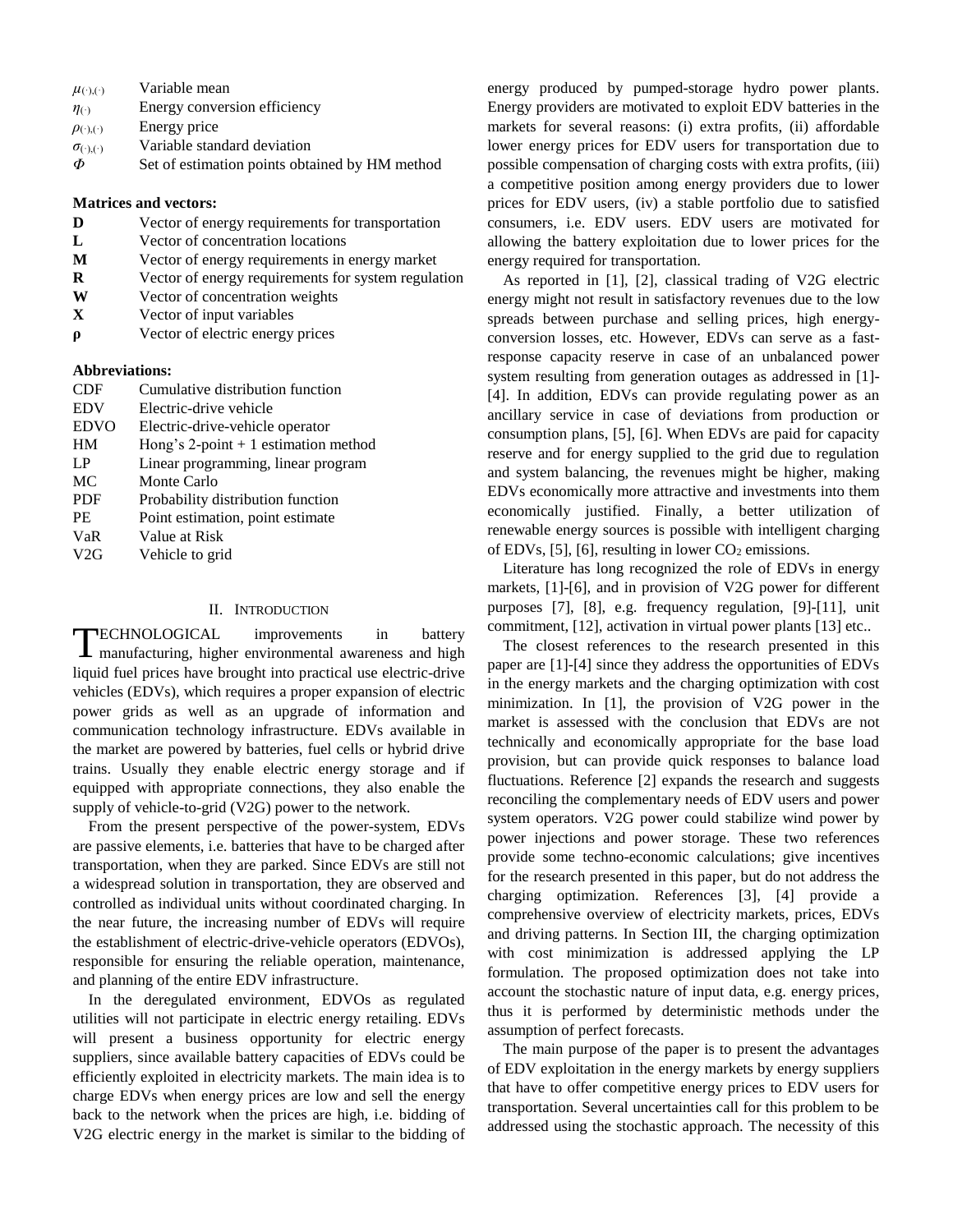approach is also recognized by [8]. Since the final energy prices cannot be deterministically calculated, the procedure proposes the risk-based approach applying Value at Risk (VaR) index.

Due to presented lack of the work performed in the past, the paper proposes a stochastic linear programming (LP) optimization algorithm of EDV charging and discharging in the market environment, with the possibility to exploit the remaining battery capacities in two markets: (i) electric-energy market, (ii) system regulation as an ancillary service. Related profits can compensate for the charging costs of EDVs, resulting in cheaper energy for transportation, which is – together with ensuring a reliable supply of EDVs – the main goal of the proposed optimization algorithm.

The rest of the paper is organized as follows: the optimization procedure is presented in Section III with Subsections III.A–III.E describing individual parts of the procedure. Section IV presents and discusses in detail three case studies, i.e. the possible exploitation of EDVs in the market environment. The conclusion drawn from the study is provided in Section V.

## III. OPTIMIZATION PROCEDURE

The optimization procedure proposed in the paper consists of several tasks, presented in Fig. 1. The initial step is a stochastic assessment of input data: future energy requirements for transportation, energy requirements for trading and system regulation, and energy-purchase prices. Driving patterns are obtained by the analysis of the past transportation behavior, if the exiting EDVs are considered. Otherwise, for new EDVs, the Monte Carlo (MC) simulation is applied in order to produce a set of driving patterns. The procedure of data preparation considering EDVs is explained in detail in Subsection III.A. For other inputs a statistical assessment is performed and central moments are obtained used later in a point estimate (PE) procedure explained in Subsection III.C. The data preparation task also involves a definition of EDV technical parameters and contractual specifications for system regulation, such as a reserve capacity, capacity payment price, etc. The required parameters are explained in Subsection III.D, where the optimization algorithm is presented, as well.

In the real world, the optimization procedure of battery charging for numerous EDVs would have to be performed individually, which is not feasible due to problem complexity, thus the problem is reduced to the level of EDV fleets, [3], [4], i.e. clusters that merge EDVs with similar driving patterns. The clustering of driving patterns into a predefined number of fleets is outlined in Subsection III.B and the clustering method is explained in detail in [14], [15].

Once the input data are prepared, the PE procedure is performed as presented in Subsection III.C in order to allow for probabilistic nature of the problem. The Hong's 2  $point + 1$  estimation method (HM) is applied in order to define a set of input data points at which the output variables are deterministically evaluated and their statistical parameters are calculated by utilizing the optimization procedure with the algorithm presented in detail in Subsection III.D. It is important to note that for each input data point an independent and deterministic optimization is performed.

The final task of the proposed procedure is a calculation of prices of energy required by EDV users for transportation based on the charging cost and profit analyses. The energy suppliers have to offer the competitive prices to EDV users. As noted, these prices are actually calculated deterministically, but according to the applied HM method, they are presented stochastically by probability distribution functions (PDFs) and cumulative distribution functions (CDFs). Due to forecast uncertainties, the final prices for EDV users are calculated applying a risk-assessment approach that introduces VaR index. The idea is discussed in detail in Subsection III.E.

# *A. Input data preparation*

In the open market, EDV users will choose the most competitive energy supplier that offers the lowest prices of electric energy needed for transportation. The proposed optimization procedure as a supporting tool for energy suppliers for price calculations involves uncertainties of input data, [16]. Some data have to be simply collected based on past observations, others statistically assessed or stochastically formulated as proposed later in the text. The following input data are proposed to be included in the procedure:

- future energy needs of consumers in the market and for system regulation as opportunities for energy suppliers to make additional profits by EDV exploitation,
- purchase energy prices for battery charging,
- future energy requirements of the existing EDVs derived from their driving patterns in the past and,
- energy requirements of new EDVs with driving pattern expectations.

For the future energy needs of consumers in the market and purchase energy prices a statistical analysis of the past data is performed and statistical central moments, i.e. the mean value and standard deviation (variance), are calculated. These parameters are directly considered in the calculation presented in Subsection III.C.

For the existing EDVs, it can be assumed that the future energy needs for transportation will follow the needs from the past. Thus, only the driving patterns in the past with no additional analysis have to be concerned in the EDV fleet assessment presented in Subsection III.B.

For new EDVs with no historical driving patterns a stochastic formulation and the MC simulation is proposed. Initially, the most expected driving patterns,  $\delta_{(\cdot),(\cdot)}$ , have to be defined. Due to uncertainties, a stochastic formulation includes two random components, i.e.  $RU_{(\cdot),(\cdot),(\cdot)}$  with uniform distribution and  $RN_{(\cdot),(\cdot),(\cdot)}$  with normal distribution. The random trajectory of the energy required for the transportation of EDV  $v$ , in hour  $h$ , in scenario  $k$ ,  $d_{v,h,k}$ , is obtained as: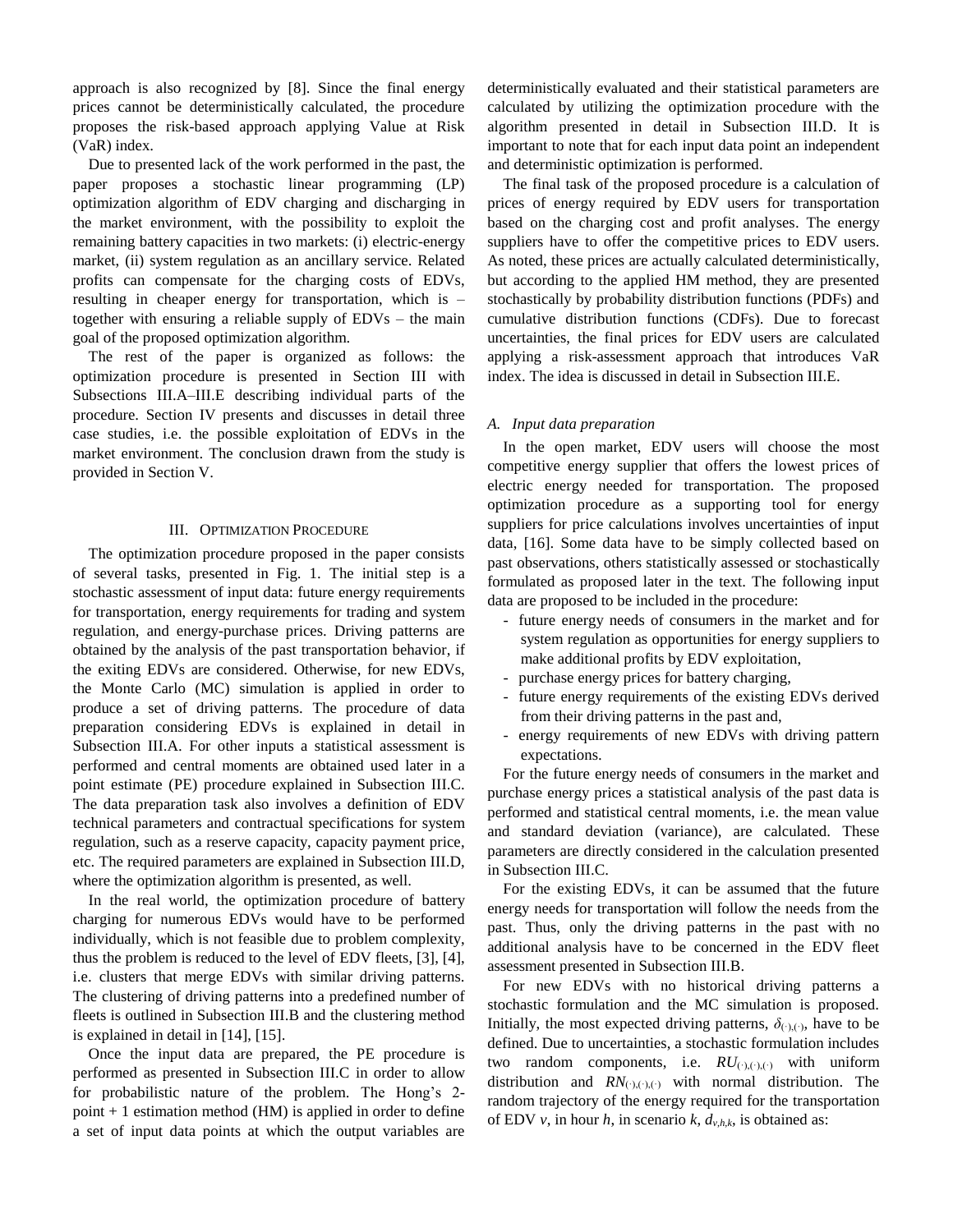

Fig. 1. Optimization procedure.

$$
d_{v,h,k} = (\delta_{v,h} + RU_{v,h,k}) \cdot (1 + RN_{v,h,k}). \tag{1}
$$

The random component with uniform distribution,  $RU_{v,h,k}$ , is required, since it allows for the possibility that EDV *v* is used in hour *h* although  $\delta_{v,h} = 0$  is expected and most probable. For the random component with normal distribution, *RNv*,*h*,*k*, the mean value and standard deviation are defined according to the expectations. If the formulation in (1) is not appropriate, some other distribution function that is expected to better describe behavior of the energy needs of new EDVs can be applied in the MC simulation.

It is important to notice, that the central moments of expected behavior of the energy needs of new EDVs could be directly defined from the applied distributions, but these moments are actually not required since the EDV fleet assessment as the next stage in the procedure requires scenarios and does not work with central moments. Thus the MC simulation is proposed to be performed in order to obtain required scenarios.

Instead of an ordinary MC simulation method, a low discrepancy MC simulation method (lattice) is applied in order to accelerate the convergence, which is discussed in detail in [17], [18], [19]. For instance, Fig. 2 presents a probabilistic forecast of hourly energy needs of EDV *v* for transportation,  $d_{v,(.)}$ , with the forecast intervals. Obtained stochastic scenarios of driving patterns are further considered in the EDV fleet assessment.



Fig. 2. Probabilistic forecast of energy requirements for transportation.

## *B. EDV fleet assessment*

In real world applications of EDV charging management, an enormous changing set of EDVs has to be addressed, thus it is impossible to perform the optimization procedure efficiently for each EDV. Thus the proposed solution merges EDVs with similar driving patterns into fleets, which are further assessed in the optimization. In this way, the procedure is not directly affected by the changing number of EDVs in operation. The newcomers are included in the appropriate fleet according their driving patterns.

Allocation of the EDV driving patterns into a predefined number of fleets is performed with the GAMS/SCENRED tool, [14], [15], [17], based on the likelihood estimation, Fig. 3. Since the algorithms applied in this tool are scenario-based algorithms, the driving patterns are considered as stochastic scenarios and the fleets as a scenario subset of prescribed cardinality or accuracy. In the process, new probabilities to the preserved scenarios are assigned such that the corresponding reduced probability measure is the closest to the original measure in terms of a certain probability distance between them. The probability distance trades off scenario probabilities and distances of scenario values. In the context of stochastic power management models, the Kantorovich distance of (multivariate) probability distributions is used.



Fig. 3. Formation of EDV fleets.

Two conceptual strategies are applied here. In the first one called backward reduction, the optimal deletion of a single scenario is repeated recursively until a prescribed number of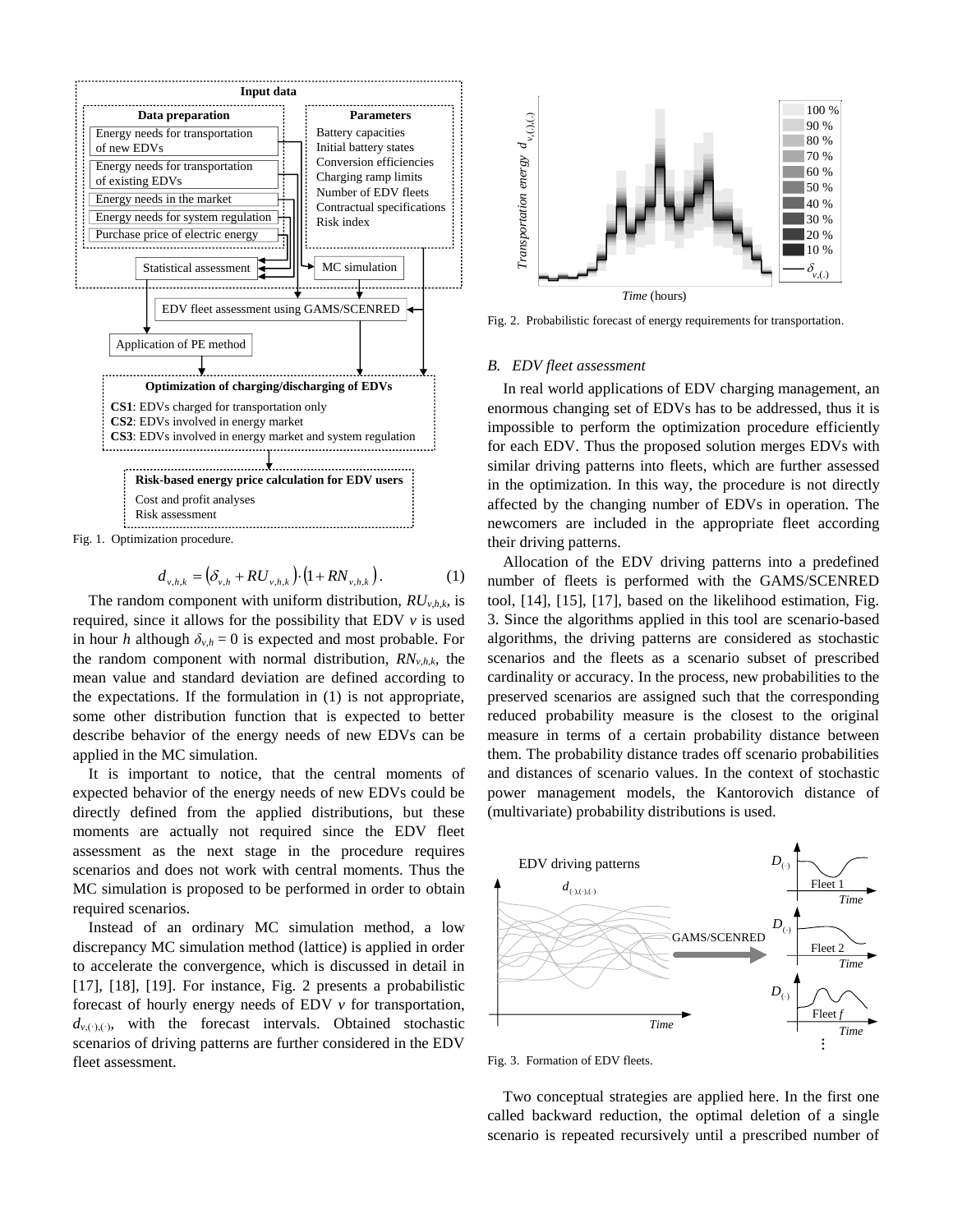scenarios is deleted. The second strategy is appropriate if the number of preserved scenarios is small (strong reduction). The optimal selection of a single scenario is repeated recursively until a prescribed number s of preserved scenarios is selected. This strategy provides the basic concept of a second conceptual algorithm called forward selection. Both concepts are explained in detail in [14], [15].

Once the fleets are defined, the optimization procedure is applied as presented in Subsection III.D. However, additional coordination of charging and discharging processes among EDVs in a certain fleet is necessary. Appropriate smart metering, communication technology and control schemes with some additional local algorithms are required in order to perform all actions directed by the optimization.

It is also possible to improve the control schemes by merging EDVs into groups by their location patterns. This improvement would enable an efficient management of network loading and reliable energy supply for EDVs. The solution would require inclusion of additional, network constraints, e.g. a power balance equation, transmission line capacity limitations etc., in the optimization model presented in Subsection III.D. The paper is not focused on the network and reliability of supply, and addresses only the charging and discharging of EDVs.

### *C. Application of PE procedure*

Since the problem is of stochastic nature, one possibility is to prepare a set of input data scenarios for the optimization procedure presented in Subsection III.D. The simplest solution would be applying the MC simulation of all input data resulting in  $b^a$  scenarios, where *a* represents the number of stochastic input data variables and *b* is the number of input data states. Due to numerous scenarios, the optimization process would be time consuming and its application in the real world would be questionable. The results have to be calculated quickly since the energy providers have to provide their offers to the EDV users and decide upon the exploitation of the batteries in the day-ahead market.

Thus, the acceptable solution is to step into the optimization with a completely different approach that is based on the application of the PE method. Instead of analyzing numerous combinations of different states of input variables it is possible to systematically define only few states of input data variables, i.e. points, and perform the optimization and assess the output variables. The number of calculations performed is smaller, but a reasonably good approximation of the original system is still retained. For this task, several different PE methods, [20]- [24], are available. They have been successfully applied in several engineering problems, such as a calculation of probabilistic power flows, [23], and energy prices [24].

Referenced methods in [20]-[24] apply different concentration schemes. The most widely used form of PE method employs "two points" scheme, [25], meaning that for each input variable two states are considered in the estimation procedure. In this paper, the HM method that applies "two points plus one" scheme is proposed, since it is reported in [22]-[24] as the most appropriate method when dealing with normal distributions and since it efficiently speed up the calculation. The goal of this method is to estimate a PDF of output variables by using the statistical information provided by the first few statistical central moments of input variables, i.e. the mean, the variance (standard deviation), the skewness, and the kurtosis. The first two moments provide information on the location and dispersion of a distribution. Skewness and kurtosis are the higher order central moments that provide information on the shape of a distribution, i.e. the symmetry of the shape and the flatness or peakedness of a distribution.

Let **X** denote the vector of *a* input variables  $X_{(.)}$  that are statistically assessed and required in the HM method, thus:

$$
\mathbf{X} = \begin{bmatrix} \mathbf{M} \\ \mathbf{R} \\ \mathbf{\rho}_{b} \end{bmatrix},
$$
 (2)

where  $M = [M_1, M_2, ..., M_h, ..., M_H]^T$  and  $\mathbf{R} = [R_1, R_2, ..., R_h,$  $..., R<sub>H</sub>$ <sup>T</sup> are the vectors of hourly energy requirements in the market and for system regulation, and  $\rho_b = [\rho_{b,1}, \rho_{b,2}, \dots, \rho_{b,h}]$  $..., \rho_{b,H}$ <sup>T</sup> is the vector of hourly purchase energy prices in the observed period with *H* hours. For each input variable only *G* data states, named concentrations, are needed for the optimization process. The *g*-th concentration,  $g \in \{1, ..., G\}$ , of the variable  $X_n$ ,  $(P_{n,g}, W_{n,g})$ ,  $n \in \{1, ..., a\}$ , is a pair that consists of the location  $P_{n,g}$  and the weight  $W_{n,g}$ . The location is the value of the input variable at which the output variables are evaluated in the optimization process. The weight is a weighting factor which accounts for the relative importance of this evaluation in the output random variables. Fig. 4 presents the concentrations of the variable  $X_n$  on the x axis and the obtained output random variables  $Y_{(·)}$  with corresponding weights on the y axis.



Fig. 4. Principle of PE methods.

As explained in [\[22\],](#page-12-0) [\[23\],](#page-12-1) if the HM method is applied, *G* is equal to 3 and the locations for the variable  $X_n$  are calculated applying:

$$
P_{n,g} = \mu_{x,n} + \xi_{n,g} \cdot \sigma_{x,n} \qquad \forall g = 1, 2, 3, \tag{3}
$$

where  $\mu_{x,n}$  and  $\sigma_{x,n}$  present the mean and standard deviation of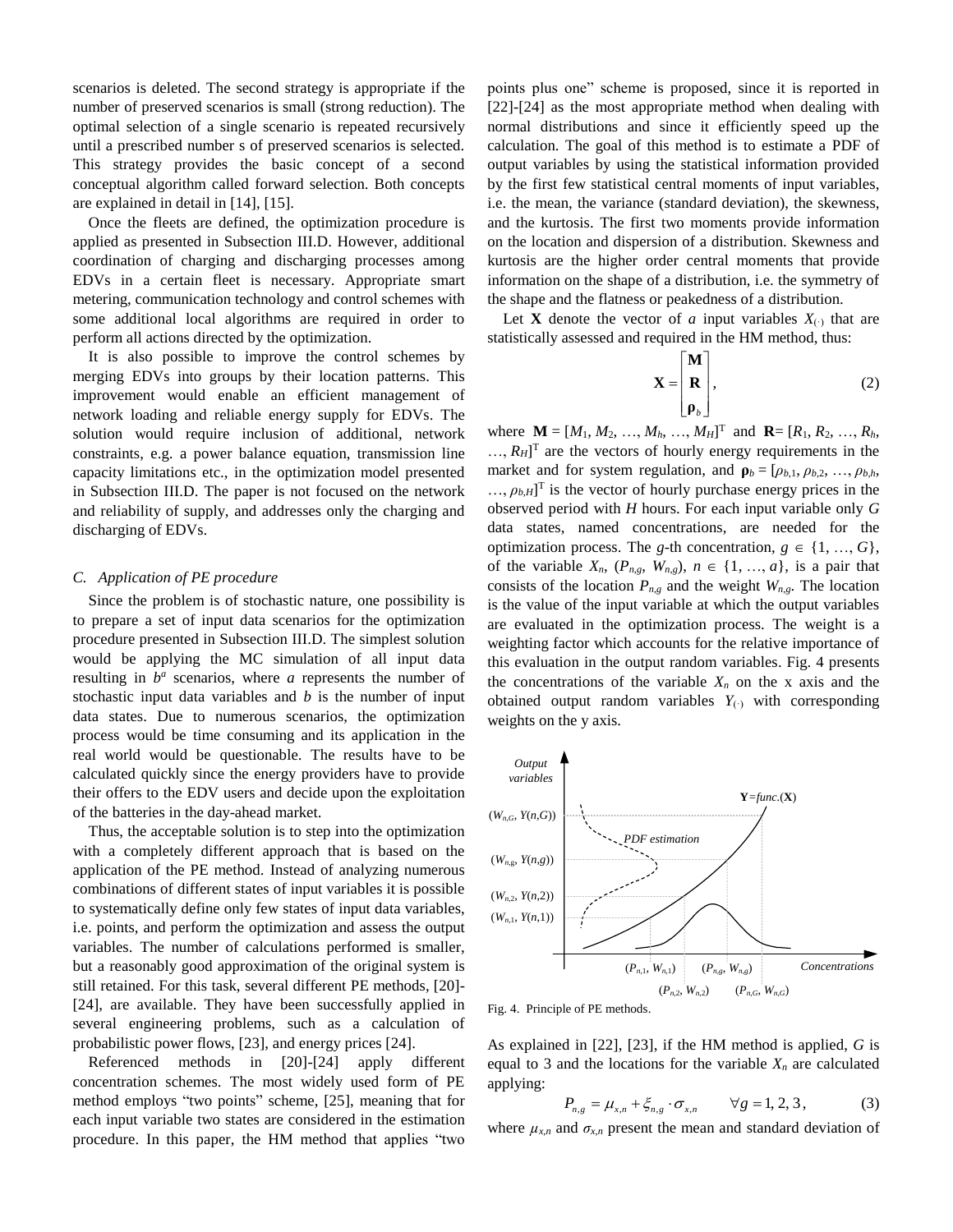the variable  $X_n$ . Symbol  $\zeta_{n,g}$  presents the standard location of *g*th concentration of the variable  $X_n$ . These standard locations are obtained by solving the nonlinear system of equations as proposed in [22] and [23] and are calculated as:

$$
\xi_{n,3}=0,\t\t(4)
$$

$$
\xi_{n,g} = \frac{\lambda_{n,3}}{2} + (-1)^{3-s} \sqrt{\lambda_{n,4} - \frac{3}{4} \lambda_{n,3}^2} \qquad \forall g = 1, 2, \qquad (5)
$$

where  $\lambda_{n,3}$  and  $\lambda_{n,4}$  present the skewness and the kurtosis of the variable  $X_n$ . Since  $\zeta_{n,3}$  is equal to zero, the location  $P_{n,3}$  is equal to  $\mu_{x,n}$ .

The weights of all three concentrations of the variable  $X_n$  are calculated as:

$$
W_{n,g} = \frac{(-1)^{3-g}}{\xi_{n,g}\left(\xi_{n,1} - \xi_{n,2}\right)} \qquad \forall g = 1, 2, \tag{6}
$$

$$
W_{n,3} = \frac{1}{a} - \frac{1}{\lambda_{n,4} - \lambda_{n,3}^2}.
$$
 (7)

Once the concentrations, i.e. locations and weights, of all  $a = 3H$  input variables are calculated, the optimization process is performed for the set of all *a* points that is formed throughout the input variables and locations as:

$$
\Phi = \begin{cases}\n(\rho_{1,1}, \mu_{x,2}, \mu_{x,3}, \dots, \mu_{x,n}, \dots, \mu_{x,a-2}, \mu_{x,a-1}, \mu_{x,a}) \\
(\rho_{1,2}, \mu_{x,2}, \mu_{x,3}, \dots, \mu_{x,n}, \dots, \mu_{x,a-2}, \mu_{x,a-1}, \mu_{x,a}) \\
(\mu_{x,1}, \mu_{x,2}, \mu_{x,3}, \dots, \mu_{x,n}, \dots, \mu_{x,a-2}, \mu_{x,a-1}, \mu_{x,a}) \\
\vdots \\
(\mu_{x,1}, \mu_{x,2}, \mu_{x,3}, \dots, P_{n,1}, \dots, \mu_{x,a-2}, \mu_{x,a-1}, \mu_{x,a}) \\
(\mu_{x,1}, \mu_{x,2}, \mu_{x,3}, \dots, P_{n,2}, \dots, \mu_{x,a-2}, \mu_{x,a-1}, \mu_{x,a}) \\
\vdots \\
(\mu_{x,1}, \mu_{x,2}, \mu_{x,3}, \dots, \mu_{x,n}, \dots, \mu_{x,a-2}, \mu_{x,a-1}, P_{a,1}) \\
(\mu_{x,1}, \mu_{x,2}, \mu_{x,3}, \dots, \mu_{x,n}, \dots, \mu_{x,a-2}, \mu_{x,a-1}, P_{a,2}) \\
(\mu_{x,1}, \mu_{x,2}, \mu_{x,3}, \dots, \mu_{x,n}, \dots, \mu_{x,a-2}, \mu_{x,a-1}, P_{a,2}) \\
(\mu_{x,1}, \mu_{x,2}, \mu_{x,3}, \dots, \mu_{x,n}, \dots, \mu_{x,a-2}, \mu_{x,a-1}, \mu_{x,a})\n\end{cases}
$$
\n(8)

Each point consists of one location of a certain input variable and the mean of the remaining a - 1 input variables. It is important to note that  $a$  points within the set  $\Phi$  are identical, thus, in the optimization process, actually only one point out of these points has to be considered resulting in total  $2 \cdot a + 1$ calculations. The weight of this specific point is calculated as:

$$
W_{x,0} = \sum_{n=1}^{a} W_{x,n,3} = 1 - \sum_{n=1}^{a} \frac{1}{\lambda_{n,4} - \lambda_{n,3}^2} \,. \tag{9}
$$

From a mathematical point of view, the applied  $2 \cdot a + 1$ scheme is understood as a simplified version of the 3·*a* scheme. However, it can be recognized as a full  $2 \cdot a$  scheme with one additional location defined by the mean of all input random variables. When *G*·*a* schemes are addressed, [\[23\]](#page-12-1) and [\[25\]](#page-12-2) that also considers PE methods point out a drawback of all *G*·*a* schemes, where the standard locations depend on the number of input random variables and consequently may take the values beyond their definition limits. This paper does not address this drawback exhaustively since in [\[23\]](#page-12-1) it is showed that the  $2 \cdot a + 1$  scheme is able to overcome it efficiently.

For each point from the set  $\Phi$  in a combination with the

energy requirement of EDV fleet,  $\mathbf{D} = [D_1, D_2, \dots, D_h, \dots]$  $D_H$ <sup>T</sup>, a deterministic optimization is run and the concentrations of *F* output variables  $Y_{(·)}$  are obtained resulting in the final, estimated PDFs of output variables Fig. 4.

The raw moments for each variable  $Y_m$ ,  $m \in \{1, ..., F\}$ , are calculated applying:

$$
E(Y_m^o) \approx \sum_{n=1}^a \sum_{g=1}^G W_{n,g} \cdot (Y_m(n,g))^o \qquad \forall o = 1, 2. \qquad (10)
$$

The algorithm ends when all  $2 \cdot a + 1$  concentrations of all *F* output variables are taken into account. Finally, the estimated raw moments of the output random variables are used to compute the desired statistical information. For the variable *Y<sup>m</sup>* the mean and standard deviation are calculated as:

$$
\mu_{y,m} = E(Y_m), \qquad (11)
$$

$$
\sigma_{y,m} = \sqrt{E(Y_m^2) - \mu_{y,m}^2} \ . \tag{12}
$$

These central moments enable a representation of output variables with PDFs and CDFs. In the results in Figs. 10 and 11, the price for transportation of EVDs, *c*, is assessed in this manner.

The advantage of the proposed usage of the HM method is reflected in the fact that the total number of required calculations is equal to  $2 \cdot a + 1$  that is considerably less than  $b^a$ obtained by the Monte Carlo simulation.

It should be pointed out that the HM method can also be applied to near to normal or non-normal distributions if the final approximation error is acceptable. Otherwise some higher-order PE method, [22]-[24], should be applied to improve the precision, but the number of points would increase requiring longer calculation time.

#### *D. Optimization of charging/discharging of EDVs in a fleet*

Reliable usage of EDVs has to be provided by economically efficient and reliable supply of EDVs with electric energy. The unused battery capacities can be exploited in the market and used in system regulation as an ancillary service in order to maximize profits.

Fig. 5 presents the energy paths with the conversion efficiencies due to charging and discharging. In the proposed optimization model, all variables are observed at the level of the power system. Symbol  $x_{h,p}$  presents the charged energy to EDVs in a fleet in hour *p*, which is used for transportation in hour  $h \in \{p+1, ..., H\}$ , where *H* is the number of hours in the assessed time period. Symbol *yh*,*<sup>p</sup>* presents the charged energy to EDVs in a fleet in hour *p*, which is sent back to the network via discharging V2G units in hour *h*, when it is sold to consumers in the market. Symbols  $\eta_c$  and  $\eta_d$  present charging and V2G efficiencies of EDVs, respectively. The same approach is applied to the other energy variables.

In general, the objective function of the optimization procedure is to minimize charging costs and maximize profits obtained from energy trading in the market and from the provision of reserved power and energy for system regulation.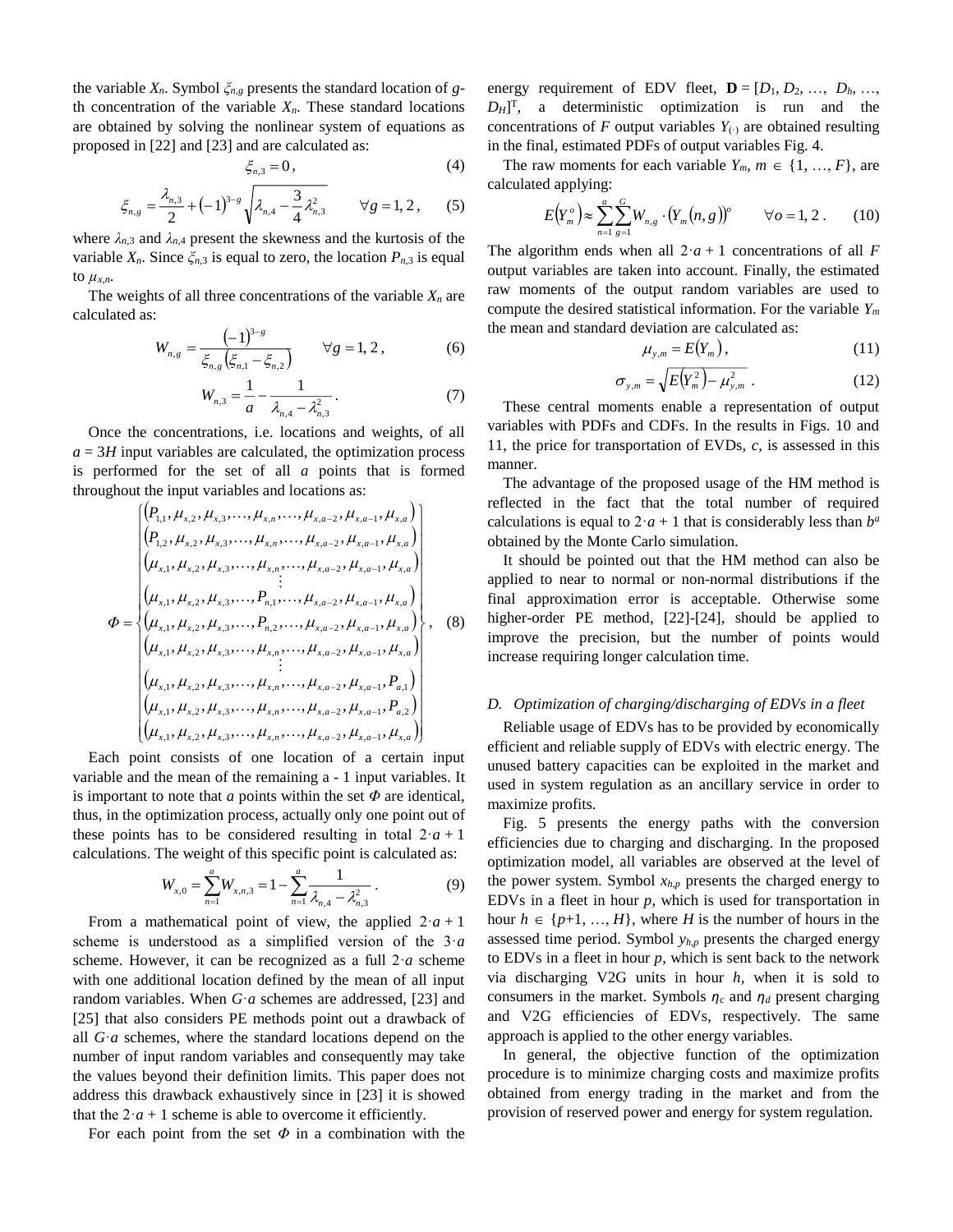

Fig. 5. Energy paths and energy conversion.

The optimization is deterministically performed for each EDV fleet and each point from the set  $\Phi$  in (8), thus  $2 \cdot a + 1$ calculations are performed for each EDV fleet. When assessing the results, the calculated central moments in (11) and (12) are convenient for a presentation of the results with PDFs and CDFs.

The optimization problem is formulated as a linear program (LP) with the objective function *J*:

$$
Min\{J = PC - MP - RP\},\tag{13}
$$

where:

$$
PC = \sum_{h=1}^{H} \sum_{p=1}^{h-1} \left( x_{h,p} - b_{h,p} \right) \rho_{b,p} , \qquad (14)
$$

$$
MP = \sum_{h=1}^{H} \sum_{p=1}^{h-1} y_{h,p} \left( \rho_{s,h} \eta_c \eta_d - \rho_{b,p} \right), \tag{15}
$$

$$
RP = \sum_{h=1}^{H} \sum_{p=1}^{h-1} w_{h,p} \left( \rho_{e,h} \eta_c \eta_d - \rho_{b,p} \right) -
$$
  

$$
- \sum_{p=1}^{h-1} z_{h,p} \Big|_{h=T} \rho_{b,p} + \sum_{h=T}^{H} P_h t \rho_{r,h}
$$
 (16)

s.t.

$$
\sum_{p=1}^{h-1} x_{h,p} \eta_c - \sum_{p=1}^{h-1} b_{h,p} \eta_c = D_h \qquad \forall h = 1, \cdots, H , \qquad (17)
$$

$$
\sum_{h=1}^{H} \sum_{p=1}^{h-1} b_{h,p} \eta_c = E , \qquad (18)
$$

$$
\sum_{p=1}^{h-1} z_{h,p} \eta_c = P_h t \qquad \forall h = T , \qquad (19)
$$

$$
w_{h+1,p}\eta_c\eta_d = R_h \qquad \forall h = T,\cdots,H, \forall p = h+1 \qquad (20)
$$

$$
0 \le \sum_{p=1}^{h-1} y_{h,p} \eta_c \eta_d \le M_h \qquad \forall h = 1, \cdots, H \,, \tag{21}
$$

$$
\sum_{h=p+1}^{H} x_{h,p} \eta_c + \sum_{h=p+1}^{H} y_{h,p} \eta_c \le C_p t -
$$
  
-  $P_p t - E - \sum_{i=1}^{p-1} \sum_{\substack{h=i+1 \ p-1 \ p-1 \ p}}^{H} x_{h,i} \eta_c + \forall p = 1, \dots, H$ , (22)

+ 
$$
\sum_{i=1}^{n} \sum_{h=i+1}^{n} b_{h,i} \eta_c - \sum_{i=1}^{n} \sum_{h=i+1}^{n} y_{h,i} \eta_c +
$$
  
+ 
$$
\sum_{i=1}^{p-1} D_i + \sum_{i=1}^{p-1} \sum_{j=1}^{i-1} y_{i,j} \eta_c
$$
  

$$
\sum_{h=p+1}^{H} x_{h,p} \eta_c + \sum_{h=p+1}^{H} y_{h,p} \eta_c + \sum_{h=p+1}^{T-1} z_{h,p} \eta_c +
$$
  
+ 
$$
w_{p,p} \Big|_{p \ge T+1} \eta_c \le L_p C_p t \qquad \forall p = 1, \dots, H
$$
 (23)

$$
x_{h,p} \ge 0 \qquad \forall h = 2, \cdots, H, \forall p = 1, \cdots, h-1, \tag{24}
$$

$$
x_{h,p} = 0 \qquad \forall h = 1, \cdots, H, \forall p = h, \cdots, H \tag{25}
$$

$$
y_{h,p} \ge 0
$$
  $\forall h = 2,..., H, \forall p = 1,...,h-1$ , (26)

$$
y_{h,p} = 0 \qquad \forall h = 1, \cdots, H, \forall p = h, \cdots, H, \qquad (27)
$$

$$
b_{h,p} \ge 0 \qquad \forall h = 1, \forall p = 1,
$$
 (28)

$$
b_{h,p} = 0 \qquad \forall h = 1, \forall p = h+1, \cdots, H \,, \tag{29}
$$

$$
b_{h,p} \ge 0 \qquad \forall h = 2, \cdots, H, \forall p = 1, \cdots, h-1, \tag{30}
$$

$$
b_{h,p} = 0 \qquad \forall h = 2,\cdots,H, \forall p = h,\cdots,H. \tag{31}
$$

$$
z_{h,p} \ge 0 \qquad \forall h = 2,\cdots,T, \forall p = 1,\cdots,h-1, \tag{32}
$$

$$
z_{h,p} = 0 \qquad \forall h = 1, \cdots, T-1, \forall p = h, \cdots, H \; , \tag{33}
$$

$$
z_{h,p} = 0 \qquad \forall h = T, \cdots, H, \forall p = 1, \cdots, H \tag{34}
$$

$$
w_{h+1,p} = 0 \t \forall h = 1, \cdots, H, \forall p = 1, \cdots, h, h+2, \cdots, H. \t (35)
$$

$$
w_{h+1,p} \ge 0 \qquad \forall h = T, \cdots, H, \forall p = h+1. \tag{36}
$$

The first term in the objective function (13) presents the purchase costs of electric energy for EDVs, *PC*. Symbol *xh*,*<sup>p</sup>* in (14) presents the purchased and charged energy at hour *p*, required for the transportation of EDVs in hour *h*, and symbol  $b_{h,p}$  presents the already available energy in the batteries of EDVs that is used in hour *h* substituting the energy that should be purchased in hour  $p$  for the needs in hour  $h$ ,  $x_{h,p}$ , if there would be no accumulated energy in the batteries. Since there is no need to purchase the energy in the market in hour *p* due to adequate stored energy quantities, the charging costs are reduced. Symbol  $\rho_{b,p}$  in (14) presents the purchase energy price in hour *p*. The second term in the objective function (13) presents the profits from energy trading of EDVs in the market,  $MP$ . Symbol  $y_{h,p}$  in (15) presents the energy that is bought and charged to EDVs in hour  $p$  at price  $\rho_{b,p}$  and sold in the market in hour *h* at price  $\rho_{s,h}$ . Apart from market participation, the energy supplier can obtain profits in hour *h*, *RP*, also by providing reserved capacity, *Ph*, and energy for system regulation, *Rh*, when requested. The first term in (16) presents the profits from system regulation that requires energy *w<sub>h,p</sub>*, which is bought and charged in hour *p* at price  $\rho_{b,p}$  and provided back to the power system in hour *h* when required at the price contracted for regulation, *ρe*,*h*. The second term in (16) presents the costs of the first charging of reserved capacity,  $P_h$ , that has to be available for system regulation in hour  $h = T$ , when the contract is signed. Symbol  $z_{h,p}$  presents the charged energy of the first charging. The last term in (16) presents the income from reserved capacity payments in contractual time, i.e.  $h \in \{T, ..., H\}$ , with the hourly prices  $\rho$ <sub>r,*h*</sub> that are usually set to a fixed value.

The equality constraint (17) stands for the energy requirement for transportation of EDVs in hour *h*, *Dh*, in order to ensure reliable energy supply to EDV users. In the initial stage, a certain amount of energy, *E*, in the equality constraint (18) is already available in the batteries and can be used when most appropriate.

The equality constraint (19) is added in order to ensure the fully charged capacity reserved for system regulation, *Ph*, with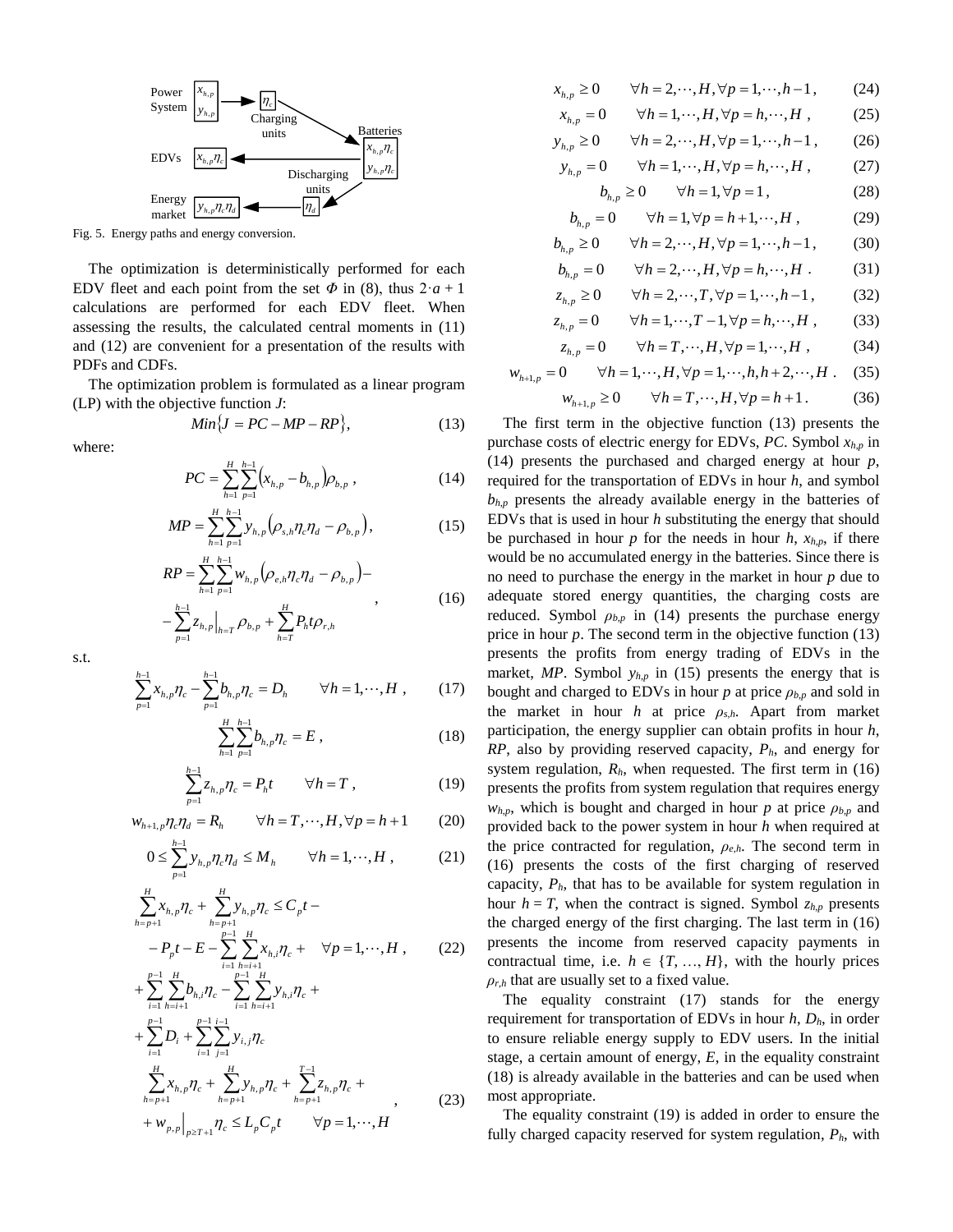energy,  $z_{h,p}$ , in the moment of activation of this ancillary service. The equality constraint (20) stands for compulsory system regulation defined in the contract. The energy regulation requirement in hour *h*, *Rh*, has to be covered by EDVs in the following hour, *h*+1, as the contractual call duration of this service is presumed to equal one hour. The number of calls per observed period is not limited.

The inequality constraint (21) enables EDVs to participate in the energy market, if profitable. In hour *h*, the energy requirement of consumers in the market, which can be covered by EDVs, is denoted by *Mh*.

The right-hand side of constraint (22) presents the available battery capacity of EDVs in hour *p* for charging  $x_{h,p}$  and  $y_{h,p}$ . The total battery capacity of EDVs in hour *p*, *Cp*, decreases by the reserved capacity for regulation,  $P_p$ , the amount of energy in the battery in the initial stage, *E*, and for purchased and charged energy in hours  $i \in \{1, ..., p\cdot1\}$  prior to hour  $p$ ,  $x_{h,i}$ , *yh*,*i*. Energy discharged from the battery in hours  $i \in \{1, ..., p\text{-}1\}$  before hour *p*,  $b_{h,i}$ ,  $y_{i,j}$ , and  $D_i$ , increase the available battery capacity in hour *p*.

Constraint (23) introduces the charging-speed limitation with the charging ramp-rate limit of EDVs in hour *p Lp*.

Constraints (24)-(36) present limitations of all applied variables. For example, constraints (24) and (25) ensure that  $x_{h,p}$  can be bought and charged only in hours  $p \in \{1, ..., h.1\}$ prior to hour *h*, when it is consumed. Due to limitation of call duration to one hour, a special bounding is defined in (35) and (36) for variable  $w_{h+1,p}$ , which is different from zero only in the hours that follow the hours with the regulation requirement, *Rh*, thus  $p = h + 1$  in the mentioned constraints and in (20).

Fig. 6 presents the optimization variables and their roles to clarify the optimization model. The total battery capacity  $C_{(.)}$  is presumed to be constant in all hours. At hour *T* when the contract for system regulation is signed, EDVs have to start with the provision of system regulation. The capacity  $C_{(.)}$  is thus reduced for  $P_{(.)}$  that presents the reserved capacity for system regulation. The remaining capacity  $C_{(.)} - P_{(.)}$  is still available for transportation purposes and energy trading in the market presented in Fig. 6 by  $x_{(\cdot),(\cdot)}$  and  $y_{(\cdot),(\cdot)}$ , respectively. The reserved capacity  $P_{(.)}$  has to be fully charged with the energy presented by  $z_{(\cdot),(\cdot)}$  in earlier hours and prepared for regulation in hour *T*. Another set of variables used in the system regulation provision is  $w_{(\cdot),(\cdot)}$ . As presented in Fig. 6, this is the energy that has to be charged immediately after the system regulation is performed in order to have fully available capacity *P* for new call. Variables  $w_{(\cdot)(\cdot)}$  can be actually excluded from the optimization since they are not really optimized due to heavily constrained region by (20), (35) and (36) with only one feasible solution. In spite of this, the variables  $w_{(\cdot),(\cdot)}$  are included in the model in order to calculate the profit *RP* and the objective function *J* correctly.

Since *E* is not equal to zero in Fig. 6, the available energy in the battery can be used when most appropriate. The consumption of this energy is presented by  $b_{(\cdot),(\cdot)}$  in Fig. 6. This energy is welcomed since it replaces the energy that should be purchased in the market and therefore reduces the charging costs.

As presented, the battery charging is covered by four different sets of variables, i.e.  $x_{(\cdot),(\cdot)}, y_{(\cdot),(\cdot)}, z_{(\cdot),(\cdot)},$  and  $w_{(\cdot),(\cdot)},$ since each set has its specific role. For example, variables  $x_{(\cdot),(\cdot)}$ and  $y_{(.)}(.)$  both present the charged energy, but for different purposes. They cannot be merged into one set due to different parameters in the objective function *J*. In this aspect, variables  $x_{(\cdot),(\cdot)}$  and  $z_{(\cdot),(\cdot)}$  could be presented as one set, but in this case the profit *RP* cannot be explicitly calculated.



Fig. 6. Role of optimization variables.

In the presented optimization model, the total battery capacity is exploited. However, with a proper modification of constraint (22) it is possible to reserve some additional capacity exclusively for EDV users in order to ensure a reliable use of EDVs for transportation, as suggested in [1].

It is important to note that each EDV fleet is considered independently in the optimization and the energy requirements  $M_{(.)}$  and  $R_{(.)}$  are allocated among the fleets in advance. A better solution that would provide a global optimum would be to consider in the optimization all EDV fleets jointly, which requires a minor modification of the optimization model. By this improvement the question of the optimization architecture is raised, e.g. numerous EDV fleets considered in one optimization could not be manageable and would require their aggregation to EDV super fleets, the question of optimal number of EDV fleets, etc.. Since the paper does not address the optimization architecture, the proposed optimization procedure is focused on EDVs individually.

Also worth mentioning is that the equipment degradation costs, especially the additional costs of the extensive use of batteries in the market, are not included in the objective function  $(13)$ .

#### *E. Risk-based energy price offers for EDV users*

Applying the proposed optimization model, the charging costs, *PC*, are minimized and profits, *MP* and *RP*, maximized in order to provide the lowest energy prices to users of EDVs, *c*. If it is presumed that the price *c* covers only the total costs,  $J = PC \cdot MP \cdot RF$ , it is calculated as: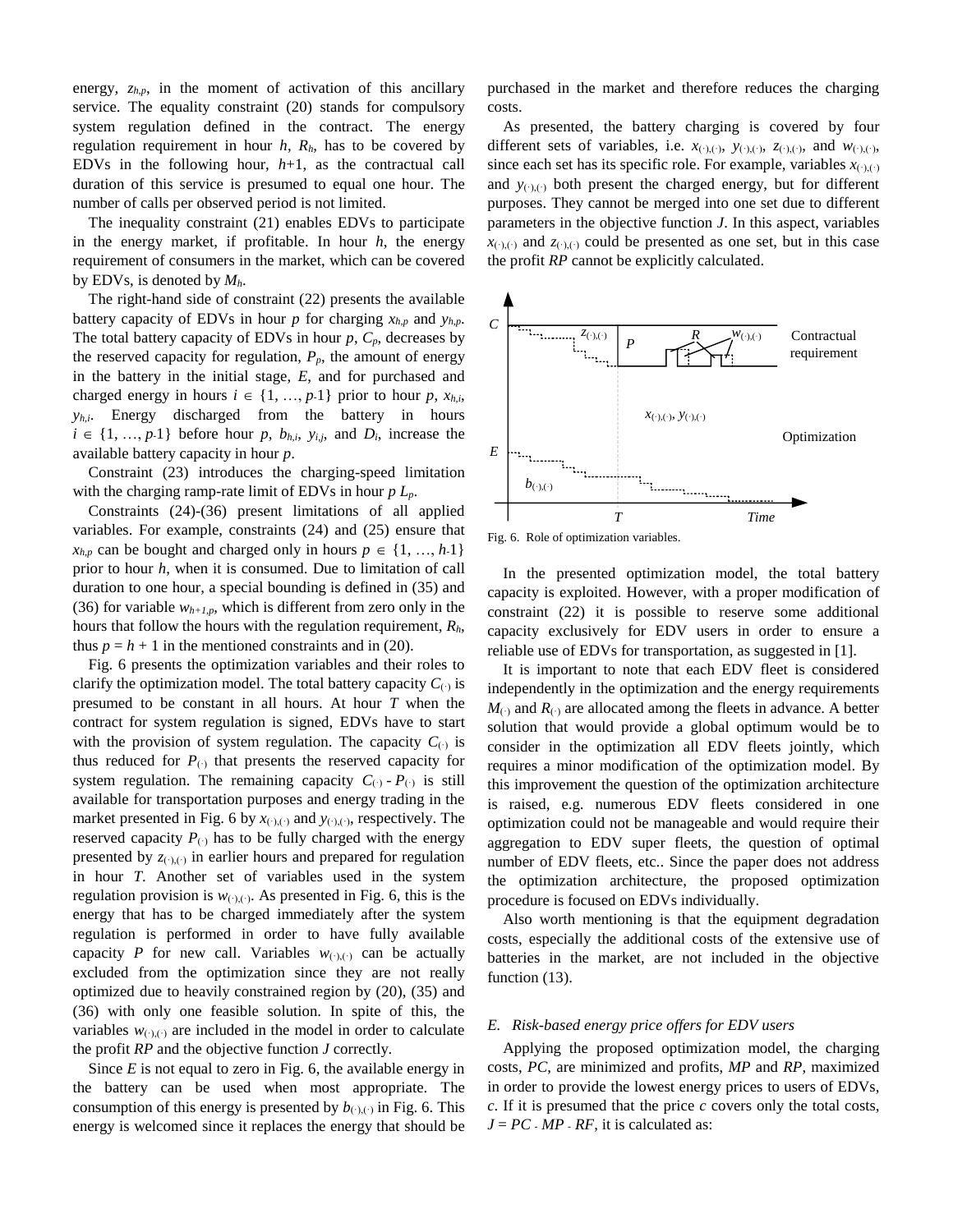$$
c = \frac{J}{f \sum_{h=1}^{H} l_h},\tag{37}
$$

where  $l_h$  is the driving distance of EDVs in hour  $h$  and  $f$  the number of EDVs in a fleet.

Since the problem is of a stochastic nature, price *c* in (37) presents the expected cost of transportation per distance unit in a fleet and can be depicted by a normal PDF. Fig. 7 presents PDFs of price *c* for all three cases in the optimization procedure presented in Fig. 1. The costs and consequently the price are the lowest in the third case, since the profit obtained in the energy market, *MP*, and the profit from system regulation, *RP*, compensate for the charging costs *PC*.



Fig. 7. PDF of price *c* for all three cases.

Finally, the energy supplier should offer only one price for the energy required for transportation of EDV users in each fleet,  $c^*$ . The price is set according to the company's risk policy and its acceptable level of risk,  $r \in (0, 1)$ , under which the selected price,  $c^*$ , does not ensure the coverage of the total costs *J*. The offered price to EDV users is calculated from:

$$
1 - r = \int_{-\infty}^{c} p df(c) \, dc \,. \tag{38}
$$

where 1 *- r* presents VaR index commonly used in financial risk management. Function in (38) takes the form of CDF as presented in Fig. 8. It is clearly shown that at the same risk level  $r$  the price  $c^*$  is the lowest in case CS3, when EDVs participate both in the energy market and system regulation procurement.

It should be mentioned that the proposed optimization is performed on the fleets' level and the obtained results should actually be followed and realized by EDVs, thus an appropriate coordination scheme for EDVs within the fleets has to be implemented. Nevertheless, a certain level of risk that the expected results would not be achieved is always present. This risk is not addressed in the paper since the goal of each energy supplier is to estimate the potential of the charging cost reduction by the EDV market involvement and to assess the final price for EDV users. It is assumed that the coordination among EDVs and control are properly performed on the operational level.



Fig. 8. CDF of price *c* for all three cases.

## IV. CASE STUDIES

The proposed optimization method is, further, tested in three case studies, Fig. 1: (**CS1**) EDVs do not participate in the day-ahead energy market or system regulation, (**CS2**) EDVs participate in the day-ahead energy market, and (**CS3**) EDVs participate in both the day-ahead energy market and system regulation. In all cases, 24 hours of the next day are chosen as a test time frame for which the prices for energy required for transportation of EDVs are assessed.

In all cases, for the simulation purposes twenty EDV daily driving patterns  $\delta_{(\cdot),(\cdot)}$  presented in Table I are considered as a basis for the scenario preparation. To simulate behavior uncertainties, 500 scenarios are created for each driving pattern with the MC simulation, resulting in a total of 10,000 scenarios. The settings of random components with uniform and normal distributions,  $RU_{(\cdot),(\cdot),(\cdot)}$  and  $RN_{(\cdot),(\cdot),(\cdot)}$ , are presented in Table II. The conversion efficiency of 6 km/kWh is presumed for all EDV patterns. Other parameters of EDVs are presented in Table III. Each EDV battery has a capacity of 25 kW and has 3 kWh of stored energy available for use. Energy is charged and discharged with 90 % and 93 % efficiency, respectively. Charging speed is limited to 50 % of the total capacity per hour, meaning that the empty batteries are fully charged in two hours.

Instead of optimizing 10,000 driving patterns, their clustering into three EDV fleets is proposed and applied by the GAMS/SCENRED tool, [14], [15]. The resulting driving patterns of fleets are presented in Fig. 9 together with the number of EDVs allocated to each fleet.

It is important to note that in case only one EDV is allocated to a certain fleet, the proposed optimization algorithm has to be slightly modified in order to prevent from simultaneous charging and discharging of the battery. As already explained, if more EDVs are members of a certain fleet, simultaneous charging and discharging on the fleet's level are allowed since the appropriate coordination scheme should control and manage the processes on the EDVs' level.

Table IV presents the central moments of the energy requirements of consumers in the market, the energy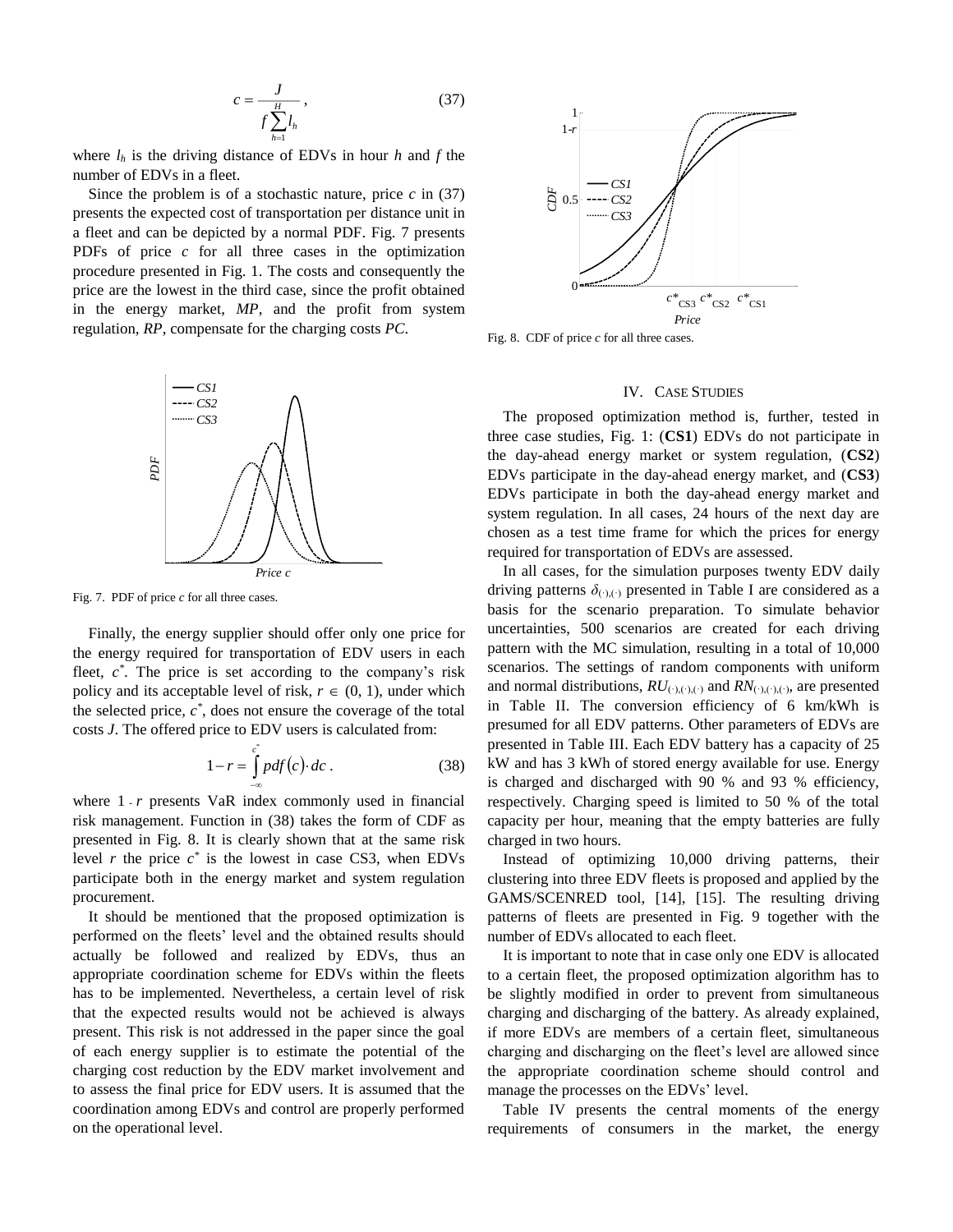requirements for system regulation and the purchase energy prices. These energy requirements are allocated among the fleets according to their size, i.e. 20 % of requirements can be covered by fleet 1, 20 % by fleet 2, and 60 % by fleet 3.

TABLE I DAILY DRIVING PATTERNS IN KM

| Hour | EDV requirements $\delta_{v,h}$ (km) |                |                |                |    |                |                |          |          |                |          |          |    |                |                |    |                |                |    |    |
|------|--------------------------------------|----------------|----------------|----------------|----|----------------|----------------|----------|----------|----------------|----------|----------|----|----------------|----------------|----|----------------|----------------|----|----|
| h    | 1                                    | $\overline{c}$ | 3              | 4              | 5  | 6              | 7              | 8        | 9        | 10             | 11       | 12       | 13 | 14             | 15             | 16 |                | 18             | 19 | 20 |
| 1    | $\Omega$                             | 3              | 0              | 20             | 15 | 0              | $\overline{2}$ | 0        | $\Omega$ | 0              | 0        | 1        | 14 | 0              | 2              | 15 | 0              | 1              | 16 | 17 |
| 2    | $\Omega$                             | $\overline{c}$ | $\Omega$       | 19             | 16 | $\theta$       | $\overline{2}$ | $\Omega$ | 0        | $\theta$       | 0        | 1        | 12 | $\theta$       | 0              | 11 | $\theta$       | $\overline{c}$ | 13 | 12 |
| 3    | $\theta$                             | 3              | $\theta$       | 18             | 17 | $\theta$       | $\overline{c}$ | $\Omega$ | $\theta$ | $\theta$       | 1        | $\theta$ | 13 | $\overline{c}$ | 1              | 13 | 1              | 1              | 14 | 14 |
| 4    | $\theta$                             | 3              | $\theta$       | 17             | 14 | $\theta$       | $\overline{2}$ | $\theta$ | $\theta$ | $\theta$       | $\theta$ | 1        | 13 | $\theta$       | $\theta$       | 15 | 1              | $\overline{2}$ | 16 | 12 |
| 5    | $\Omega$                             | $\overline{4}$ | 3              | 18             | 15 | $\theta$       | $\overline{c}$ | $\Omega$ | 10       | $\theta$       | 3        | 10       | 13 | $\overline{c}$ | 11             | 12 | 1              | 13             | 11 | 14 |
| 6    | 10                                   | 6              | 6              | 19             | 14 | $\theta$       | $\overline{2}$ | 5        | 50       | 10             | 8        | 53       | 12 | 9              | 52             | 14 | 10             | 54             | 15 | 12 |
| 7    | 14                                   | 10             | 12             | 14             | 13 | 0              | $\overline{c}$ | 7        | 80       | 10             | 13       | 82       | 15 | 12             | 83             | 15 | 11             | 80             | 15 | 15 |
| 8    | 18                                   | 20             | 18             | 19             | 12 | 0              | $\overline{c}$ | 9        | 50       | $\Omega$       | 20       | 49       | 12 | 21             | 48             | 15 | 22             | 52             | 14 | 13 |
| 9    | $\Omega$                             | 30             | 25             | $\theta$       | 14 | 30             | $\overline{2}$ | 5        | $\Omega$ | $\Omega$       | 29       | 1        | 13 | 28             | $\overline{2}$ | 16 | 27             | 1              | 15 | 14 |
| 10   | $\theta$                             | 20             | 40             | $\theta$       | 15 | 40             | $\overline{c}$ | $\theta$ | $\theta$ | 15             | 40       | $\theta$ | 14 | 41             | $\theta$       | 15 | 38             | $\theta$       | 16 | 17 |
| 11   | $\theta$                             | 25             | 55             | $\overline{0}$ | 16 | 35             | $\overline{2}$ | $\theta$ | $\theta$ | 20             | 56       | $\theta$ | 16 | 57             | $\theta$       | 15 | 58             | $\theta$       | 17 | 14 |
| 12   | 6                                    | 30             | 60             | $\theta$       | 15 | 25             | $\overline{c}$ | $\theta$ | $\theta$ | $\theta$       | 59       | $\theta$ | 16 | 60             | 1              | 13 | 59             | $\theta$       | 14 | 15 |
| 13   | 6                                    | 45             | 65             | $\theta$       | 14 | 35             | $\overline{2}$ | $\Omega$ | $\theta$ | $\Omega$       | 63       | 1        | 12 | 62             | $\Omega$       | 10 | 61             | $\overline{c}$ | 14 | 13 |
| 14   | $\theta$                             | 30             | 52             | $\theta$       | 15 | 15             | $\overline{c}$ | $\Omega$ | $\theta$ | $\Omega$       | 52       | 1        | 16 | 53             | $\overline{2}$ | 18 | 50             | $\overline{c}$ | 17 | 16 |
| 15   | $\theta$                             | 25             | 46             | $\theta$       | 16 | 10             | $\overline{2}$ | $\theta$ | $\theta$ | 10             | 44       | $\theta$ | 16 | 43             | $\Omega$       | 18 | 45             | $\theta$       | 19 | 14 |
| 16   | 10                                   | 30             | 72             | $\theta$       | 14 | $\theta$       | $\overline{c}$ | 5        | 50       | 10             | 71       | 49       | 17 | 72             | 50             | 15 | 70             | 52             | 14 | 17 |
| 17   | 18                                   | 35             | 58             | $\theta$       | 15 | $\theta$       | $\overline{c}$ | 6        | 80       | $\theta$       | 63       | 76       | 16 | 64             | 75             | 16 | 61             | 78             | 16 | 16 |
| 18   | 12                                   | 40             | 32             | $\theta$       | 16 | 0              | $\overline{c}$ | 6        | 60       | $\Omega$       | 31       | 63       | 17 | 30             | 64             | 15 | 27             | 65             | 14 | 18 |
| 19   | $\Omega$                             | 25             | 25             | $\mathbf{0}$   | 13 | $\Omega$       | $\overline{2}$ | $\Omega$ | $\Omega$ | $\Omega$       | 24       | $\Omega$ | 13 | 25             | $\Omega$       | 15 | 22             | $\mathbf{0}$   | 12 | 11 |
| 20   | 10                                   | 25             | 20             | 5              | 17 | $\overline{0}$ | $\overline{2}$ | $\theta$ | $\theta$ | 10             | 21       | 1        | 14 | 20             | $\overline{2}$ | 15 | 23             | $\overline{2}$ | 16 | 17 |
| 21   | 11                                   | 20             | 12             | 10             | 15 | $\overline{0}$ | $\overline{2}$ | $\Omega$ | 10       | 10             | 10       | 12       | 12 | 11             | 11             | 12 | 13             | 10             | 14 | 13 |
| 22   | $\theta$                             | 15             | $\overline{2}$ | 15             | 16 | $\theta$       | $\overline{2}$ | $\theta$ | 5        | $\overline{0}$ | 3        | 5        | 19 | $\overline{2}$ | 6              | 19 | 3              | $\overline{4}$ | 19 | 19 |
| 23   | $\theta$                             | 10             | $\Omega$       | 20             | 14 | $\theta$       | $\overline{2}$ | $\Omega$ | $\Omega$ | $\theta$       | 1        | 1        | 13 | $\overline{c}$ | $\overline{c}$ | 12 | $\overline{c}$ | 3              | 11 | 13 |
| 24   | $\theta$                             | 5              | $\theta$       | 22             | 15 | $\theta$       | $\overline{2}$ | $\Omega$ | $\Omega$ | $\theta$       |          |          | 16 | $\Omega$       |                | 15 |                |                |    | 17 |

TABLE II PARAMETERS OF RANDOM COMPONENTS RU AND RN OF NEW EDVS Interval for  $RU$  Mean of  $RN$  Stand. dev. of  $RN$  No. of scenarios  $[0, 0.15 \text{ kWh}]$  0 0.2 500

| <b>TABLE III</b>            |  |  |  |  |                                                |  |  |  |  |
|-----------------------------|--|--|--|--|------------------------------------------------|--|--|--|--|
| <b>PARAMETERS OF EDVS</b>   |  |  |  |  |                                                |  |  |  |  |
| Parameters $C_{\text{max}}$ |  |  |  |  |                                                |  |  |  |  |
| Values                      |  |  |  |  | 25 kW 3 kWh 90 % 93 % 50 % of $C_{v}$ per hour |  |  |  |  |



If EDVs provide system regulation, it is presumed that the regulation energy has to be provided in the fourth hour,  $T = 4$ , and later as defined in the contract for regulation provision. Call duration of this service is equal to one hour and the number of calls per observed period is not limited. Reserved capacity for regulation, *Ph*, equals 5 kW. The price of capacity reservation,  $\rho_{r,(.)}$ , equals 10 EUR/MW/h in all hours, and the price of regulated energy, *ρe*,(.), equals75 EUR/MWh.

| <b>TABLE IV</b>                                                        |  |
|------------------------------------------------------------------------|--|
| $\overline{m}$ if $M_{\odot}$ an $\overline{m}$ on Line $\overline{m}$ |  |

| <b>CENTRAL MOMENTS OF INPUT DATA</b> |          |         |                                           |        |                |        |  |  |  |
|--------------------------------------|----------|---------|-------------------------------------------|--------|----------------|--------|--|--|--|
|                                      |          |         | Market requirement Regulation requirement |        | Purchase price |        |  |  |  |
| Hour h                               | (kWh)    |         | (kWh)                                     |        | (EUR/MWh)      |        |  |  |  |
|                                      | Mean     | Std     | Mean                                      | Std    | Mean           | Std    |  |  |  |
| 1                                    | 1.9506   | 0.1379  | 0.0000                                    | 0.0000 | 46.6412        | 3.3012 |  |  |  |
| $\overline{2}$                       | 20.1669  | 1.4277  | 0.0000                                    | 0.0000 | 42.2284        | 2.9846 |  |  |  |
| 3                                    | 41.9212  | 2.9633  | 0.0000                                    | 0.0000 | 54.1746        | 3.8422 |  |  |  |
| $\overline{4}$                       | 60.9017  | 4.3105  | 0.0000                                    | 0.0000 | 42.0157        | 2.9691 |  |  |  |
| 5                                    | 80.7470  | 5.7084  | 19.9998                                   | 1.4147 | 50.1401        | 3.5436 |  |  |  |
| 6                                    | 61.9460  | 4.3810  | 1.1371                                    | 0.0806 | 53.7486        | 3.8008 |  |  |  |
| 7                                    | 200.8008 | 14.1768 | 39.9999                                   | 2.8244 | 58.0511        | 4.1019 |  |  |  |
| 8                                    | 201.6101 | 14.2365 | 2.7463                                    | 0.1942 | 58.9805        | 4.1726 |  |  |  |
| 9                                    | 241.0191 | 17.0520 | 50.0001                                   | 3.5341 | 58.9026        | 4.1709 |  |  |  |
| 10                                   | 140.8472 | 9.9516  | 4.9545                                    | 0.3500 | 71.8268        | 5.0864 |  |  |  |
| 11                                   | 161.7333 | 11.4463 | 5.8545                                    | 0.4144 | 67.8828        | 4.7991 |  |  |  |
| 12                                   | 120.2548 | 8.5153  | 29.9999                                   | 2.1251 | 62.7472        | 4.4348 |  |  |  |
| 13                                   | 41.7017  | 2.9516  | 0.6483                                    | 0.0459 | 53.4147        | 3.7776 |  |  |  |
| 14                                   | 20.7995  | 1.4747  | 30.0000                                   | 2.1272 | 41.3896        | 2.9319 |  |  |  |
| 15                                   | 101.5343 | 7.1799  | 6.9264                                    | 0.4891 | 57.1082        | 4.0402 |  |  |  |
| 16                                   | 40.0304  | 2.8329  | 0.6580                                    | 0.0467 | 56.1951        | 3.9681 |  |  |  |
| 17                                   | 241.3354 | 17.0460 | 0.9386                                    | 0.0664 | 66.0166        | 4.6710 |  |  |  |
| 18                                   | 240.1802 | 16.9739 | 50.0010                                   | 3.5362 | 60.2017        | 4.2691 |  |  |  |
| 19                                   | 200.1573 | 14.1490 | 5.9959                                    | 0.4236 | 69.0069        | 4.8823 |  |  |  |
| 20                                   | 200.5465 | 14.1902 | 100.0026                                  | 7.0916 | 71.4677        | 5.0541 |  |  |  |
| 21                                   | 200.1531 | 14.1949 | 4.4187                                    | 0.3123 | 50.5963        | 3.5771 |  |  |  |
| 22                                   | 81.9050  | 5.7878  | 8.5594                                    | 0.6048 | 45.6382        | 3.2254 |  |  |  |
| 23                                   | 41.9904  | 2.9671  | 5.4621                                    | 0.3867 | 49.3461        | 3.4915 |  |  |  |
| 24                                   | 20.2383  | 1.4328  | 0.0000                                    | 0.0000 | 43.1162        | 3.0552 |  |  |  |

In general, the energy requirement for system regulation cannot be planned in advance or predicted, thus the energy supplier should consider in the analysis of the profit *RP* the worst case scenario when the reserves  $P_{(.)}$  are not activated at all. However, based on the past experience, several activations can be expected and included in the analysis. Thus, CS3 presumes some energy requirements for system regulation presented in Table IV. This assumption affects the variables  $w_{(\cdot),(\cdot)}$  and the profit *RP* only, but does not affect other optimization variables and results as explained in Fig. 6.

The energy for transportation, trading in the market and system regulation is purchased in the market at hourly market prices,  $\rho_{b,(.)}$ , which are stochastically modeled, since they cannot be precisely forecasted due to uncertainties. Table IV provides in the last two columns the central moments of the purchase prices. The selling hourly prices of V2G energy,  $\rho_{s,(.)}$ , are set at 65 EUR/MWh.

The proposed optimization procedure results in energy prices for EDV transportation presented in Fig. 10 as PDFs for all EDV fleets and all case studies. It shows that EDVs' participation in the market and system regulation reduces energy prices for EDV users offered by the energy supplier that performs optimization of charging and discharging of EDV batteries.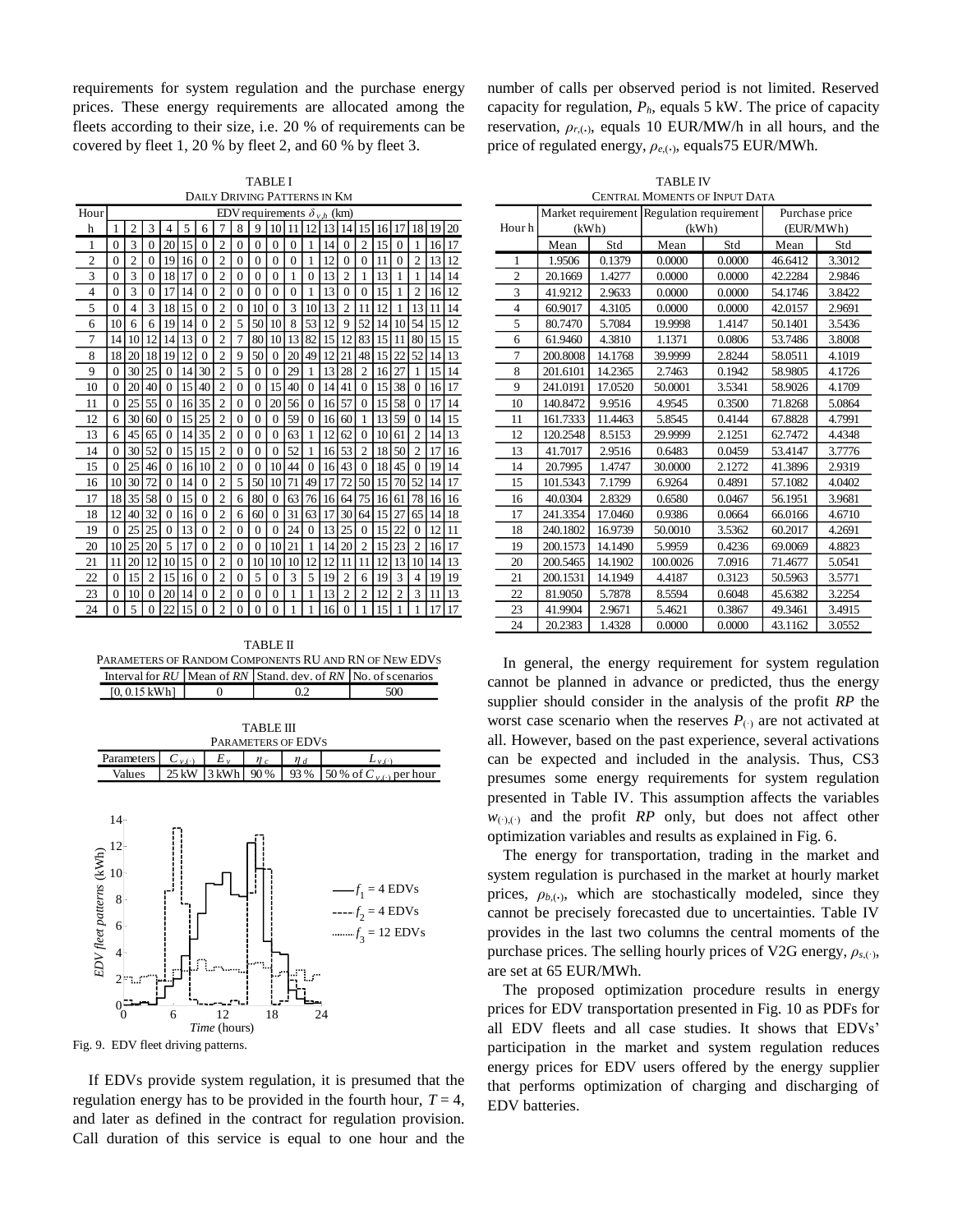

Fig. 10. PDFs of prices  $c$  in EUR/1000 km for all fleets in all cases.

To show the effectiveness of the HM method, the results obtained with this method are compared with the results obtained with the MC simulation. For this purpose, the input data in Table IV are presented by 500 scenarios that require 500 calculations. Since the HM method requires only  $2 \cdot a + 1 = 2 \cdot 3 \cdot 24 + 1 = 145$  calculations, it is, in these case studies, approximately 3.44 times faster than the MC simulation, but the question is whether the error made in the HM estimation procedure is acceptable. Fig. 11 graphically compares PDFs of the prices *c* for EDVs in fleet 1 in the CS1, obtained using the MC simulation and the HM method. The incurred errors (in %) of the PDF mean (in EUR/1000 km) as well as standard deviations for all fleets and all case studies are presented in Table V. The average error for the mean is **-**0.23 % and for the standard deviation -8.87 %.



Fig. 11. Comparison of prices' PDFs obtained using the MC and HM methods.

The accuracy of the proposed solution is additionally assessed in the calculation of energy prices for transportation  $c^*$  at risk level  $r = 0.1$ . According to Fig. 8 that explains the meaning of the risk level  $r$ , the value 0.1 means that the price *c \** at that risk value is expected to cover the associated costs *J* in 90 % of the simulated cases. Fig. 12 presents CDFs of the price for EDV transportation in fleet 3 in CS2 calculated using the MC and HM methods. This is the case with the highest discrepancy between CDFs at risk level  $r = 0.1$ . The exact

error values for all fleets in all case studies are presented in Table VI and take the values between -1.18 % and -0.14 % with the average at -0.58 %. In addition, Fig. 13 presents the price errors for all fleets in all case studies for different risk levels. Since the errors range between -1.83 % and 1.29 %, they can be neglected and since the errors are so insignificant, this justifies the use of the HM method.

|     | <b>TABLE V</b>                                          |         |         |         |  |  |  |  |  |  |
|-----|---------------------------------------------------------|---------|---------|---------|--|--|--|--|--|--|
|     | ACCURACY OF HM METHOD. MEAN IN EUR/1000 KM. ERRORS IN % |         |         |         |  |  |  |  |  |  |
| ise | [Method]                                                | Fleet 1 | Fleet 2 | Fleet 3 |  |  |  |  |  |  |
|     |                                                         |         |         |         |  |  |  |  |  |  |

| Case            |       | Fleet 1<br>Method |           |           | Fleet 2    | Fleet 3   |            |  |
|-----------------|-------|-------------------|-----------|-----------|------------|-----------|------------|--|
| study           |       | Mean              | Std       | Mean      | Std        | Mean      | Std        |  |
| CS <sub>1</sub> | МC    | 8.2928            | 0.1761    | 7.4496    | 0.1848     | 6.7029    | 0.1756     |  |
|                 | HМ    | 8.2923            | 0.1680    | 7.4320    | 0.1645     | 6.6835    | 0.1587     |  |
|                 | Error | $-0.0067$         | $-4.5864$ | $-0.2361$ | $-10.9881$ | $-0.2892$ | $-9.6608$  |  |
|                 | МC    | 8.2114            | 0.1789    | 7.3276    | 0.1937     | 6.5407    | 0.1989     |  |
| CS <sub>2</sub> | HМ    | 8.2107            | 0.1688    | 7.3075    | 0.1643     | 6.5227    | 0.1718     |  |
|                 | Error | $-0.0086$         | $-5.6515$ | $-0.2754$ | $-15.1533$ | $-0.2753$ | $-13.6347$ |  |
| CS <sub>3</sub> | МC    | 7.1274            | 0.2307    | 5.7073    | 0.2714     | 4.6770    | 0.2976     |  |
|                 | HМ    | 7.1213            | 0.2194    | 5.6903    | 0.2522     | 4.6499    | 0.2732     |  |
|                 | Error | $-0.0852$         | -4.8927   | $-0.2974$ | $-7.0688$  | $-0.5776$ | $-8.1984$  |  |



Fig. 12. CDFs of EDV prices obtained using the MC and HM methods.

TABLE VI ACCURACY OF HM METHOD, PRICES IN EUR/1000 KM, ERRORS IN %

| Case            | Method | Price $c^*$ , $r = 0.1$ |           |           |  |  |  |  |
|-----------------|--------|-------------------------|-----------|-----------|--|--|--|--|
| study           |        | Fleet 1                 | Fleet 2   | Fleet 3   |  |  |  |  |
| CS1             | МC     | 8.5182                  | 7.6862    | 6.9276    |  |  |  |  |
|                 | HM     | 8.5059                  | 7.6418    | 6.8855    |  |  |  |  |
|                 | Error  | $-0.1447$               | $-0.5771$ | $-0.6084$ |  |  |  |  |
|                 | МC     | 8.4404                  | 7.5756    | 6.7954    |  |  |  |  |
| CS <sub>2</sub> | HM     | 8.4261                  | 7.5174    | 6.7417    |  |  |  |  |
|                 | Error  | $-0.1696$               | $-0.7670$ | $-0.7904$ |  |  |  |  |
| CS <sub>3</sub> | МC     | 7.4227                  | 6.0547    | 5.0579    |  |  |  |  |
|                 | HM     | 7.4019                  | 6.0113    | 4.9984    |  |  |  |  |
|                 | Error  | $-0.2797$               | $-0.7172$ | $-1.1769$ |  |  |  |  |

If the risk level  $r = 0.1$  is presumed, the final EDV prices, *c \** , are calculated as proposed in (38) and Fig. 8. Results are presented in Table VII. In simulated case studies, prices are reduced by 0.94 % to 2.09 % if EDVs participate in the market and by 13.10 % to 27.99 % if they participate in the market as well as system regulation.

In order to show the advantage of the proposed optimization procedure and the EDV involvement in the markets, the results of a simple procurement strategy of the energy required for transportation are presented in Fig. 14. In this primitive,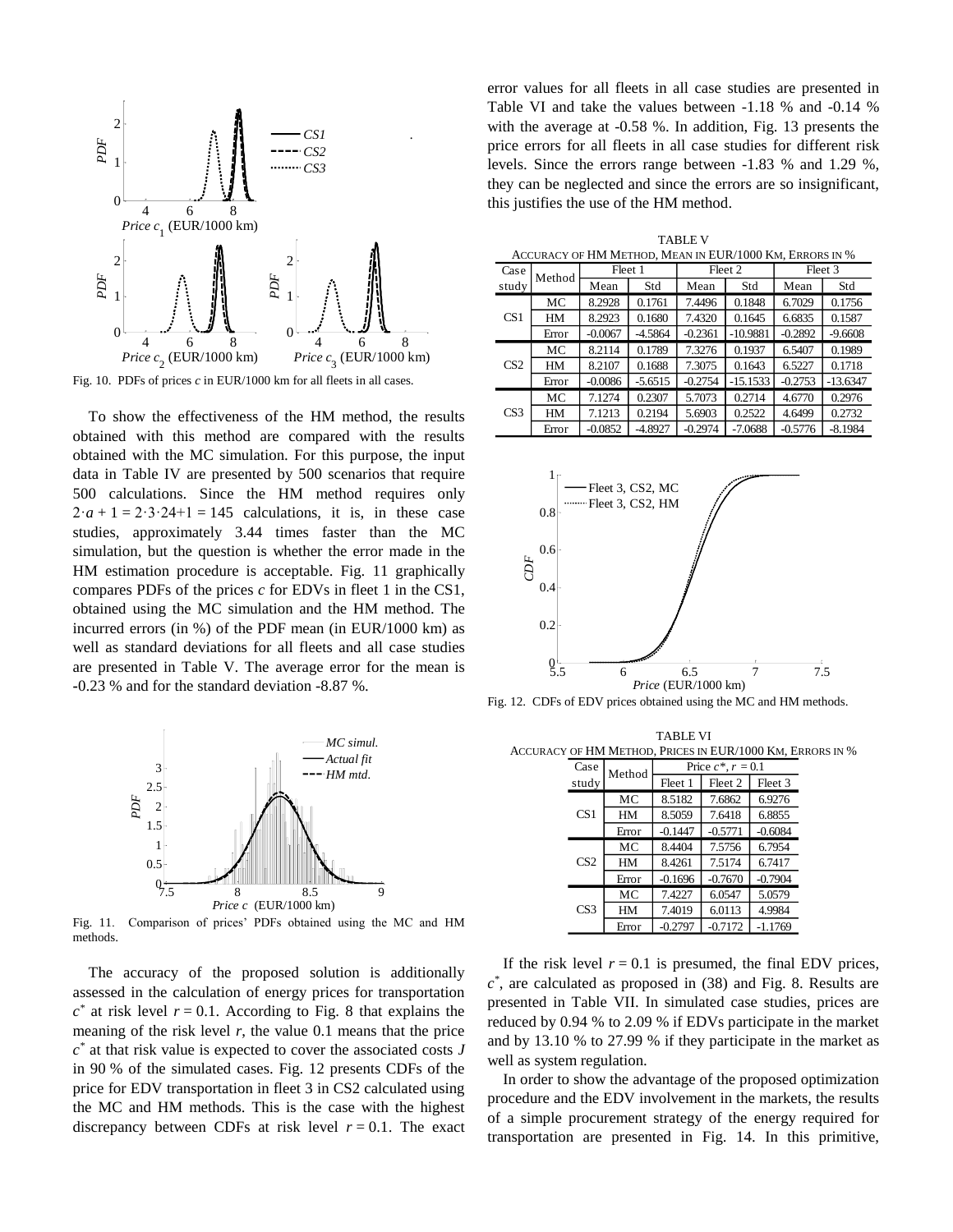passive strategy, it is presumed that (i) no optimization tool is available and (ii) EDVs are not involved in the markets and consequently do not provide V2G service. Since there is no optimization applied, it is also presumed that (iii) the batteries are fully pre-charged in the initial hour and (iv) are charged regardless to the prices right after their energy is used for transportation, i.e. in the next hour. The results in Fig. 14 are obtained with the same input data and procedure described in Subsection III without applying the optimization. The final PDFs of the prices *c* for EDVs in all fleets have the means equal to 11.36 EUR/1000 km, 11.63 EUR/1000 km, and 12.26 EUR/1000 km, respectively. Compared to the results in Fig. 10, the prices are higher due to the higher, unoptimized charging costs and lack of market profits *MP* and *RP*. It can be concluded that the proposed procedure applied in CS1-CS3 significantly reduces the prices for EDVs, also in CS1, where only optimal charging is performed without any market involvements.



Fig. 13. Price *c* errors.

TABLE VII FINAL PRICES IN EUR/1000 KM, REDUCTIONS IN %

| Case            |        | Fleet 1 |        | Fleet 2                                                           | Fleet 3 |       |  |
|-----------------|--------|---------|--------|-------------------------------------------------------------------|---------|-------|--|
| study           |        |         |        | Price $c^*$ Reduction Price $c^*$ Reduction Price $c^*$ Reduction |         |       |  |
| CS <sub>1</sub> | 8.5059 |         | 7.6418 |                                                                   | 6.8855  |       |  |
| CS <sub>2</sub> | 8.4261 | 0.94    | 7.5174 | 1.63                                                              | 6.7417  | 2.09  |  |
| CS3             | 7.4019 | 13.10   | 6.0113 | 21.69                                                             | 4.9984  | 27.99 |  |



Fig. 14. Prices of a simple procurement strategy.

## V. CONCLUSIONS

The paper proposes the stochastic optimization of EDV charging/discharging patterns used in the risk-based assessment of the energy prices for transportation offered by the energy supplier to EDV users. To enable the practical implementation of the proposed model, the paper introduces EDV fleets obtained with the GAMS/SCENRED tool. The proposed optimization is performed on the fleets' level, but the obtained results should actually be followed and realized by EDVs, thus an appropriate coordination scheme for EDVs within the fleets is required. It is presumed that the coordination among EDVs and control are properly performed on the operational level, otherwise additional financial risks have to be assessed. The HM method is applied in order to generate input data points that are deterministically analyzed in the optimization. Even though the problem is of stochastic nature, it is solved applying a sequence of deterministic calculations instead of a stochastic programming, since this simple approach is efficiently used in several engineering problems. The effectiveness of the proposed formulation is demonstrated by three case studies, which consider different levels of EDVs' involvement in the markets. The results of these case studies are compared with the results of one additional case study with a primitive, passive charging strategy. Simulations show that market participation of EDVs enables lower energy prices for EDV users and a better position of energy supplier applying the proposed optimization in the competitive market. Due to the errors involved being insignificant, the HM method used in the process makes the proposed optimization procedure applicable in practice. The future work will focus on the equipment degradation costs, especially on the batteries' costs, due to their extensive exploitation in the market. Also coordination of EDVs within the fleets and their control schemes have to be addressed in the future.

#### VI. REFERENCES

- [1] W. Kempton and J. Tomic, "Vehicle-to-grid power fundamentals: Calculating capacity and net revenue," *Elsevier Journal of Power Sources*, vol. 144, issue 1, pp. 268–279, 2005.
- [2] W. Kempton and J. Tomic, "Vehicle-to-grid power implementation: From stabilizing the grid to supporting large-scale renewable energy," *Elsevier Journal of Power Sources*, vol. 144, issue 1, pp. 280–294, 2005.
- [3] K. Capion, "Optimized charging of electric drive vehicles in a market environment," M.Sc. thesis, Technical University of Denmark, Risø National Laboratory for Sustainable Energy, Denmark, Jun. 2009.
- [4] T. K. Kristoffersen, K. Capion, and P. Meibom, "Optimal charging of electric drive vehicles in a market environment," *Applied Energy*, vol. 88, issue 5, pp. 1940-1948, May 2011.
- [5] L Göransson, S. Karlsson, and F. Johnsson1, "Plug-in hybrid electric vehicles as a mean to reduce CO2 emissions from electricity production," in *Proc. EVS24 International Battery, Hybrid and Fuel Cell Electric Vehicle Symposium*, May 2009.
- [6] H. Lund and W. Kempton, "Integration of renewable energy into the transport and electricity sectors through V2G," *Energy Policy*, vol. 36, issue 9, pp. 3578–3587. Sept. 2008.
- [7] C. Guille and G. Gross, "Design of a Conceptual Framework for the V2G Implementation," *Energy 2030 Conference*, pp. 1-3, 17-18 Nov. 2008.